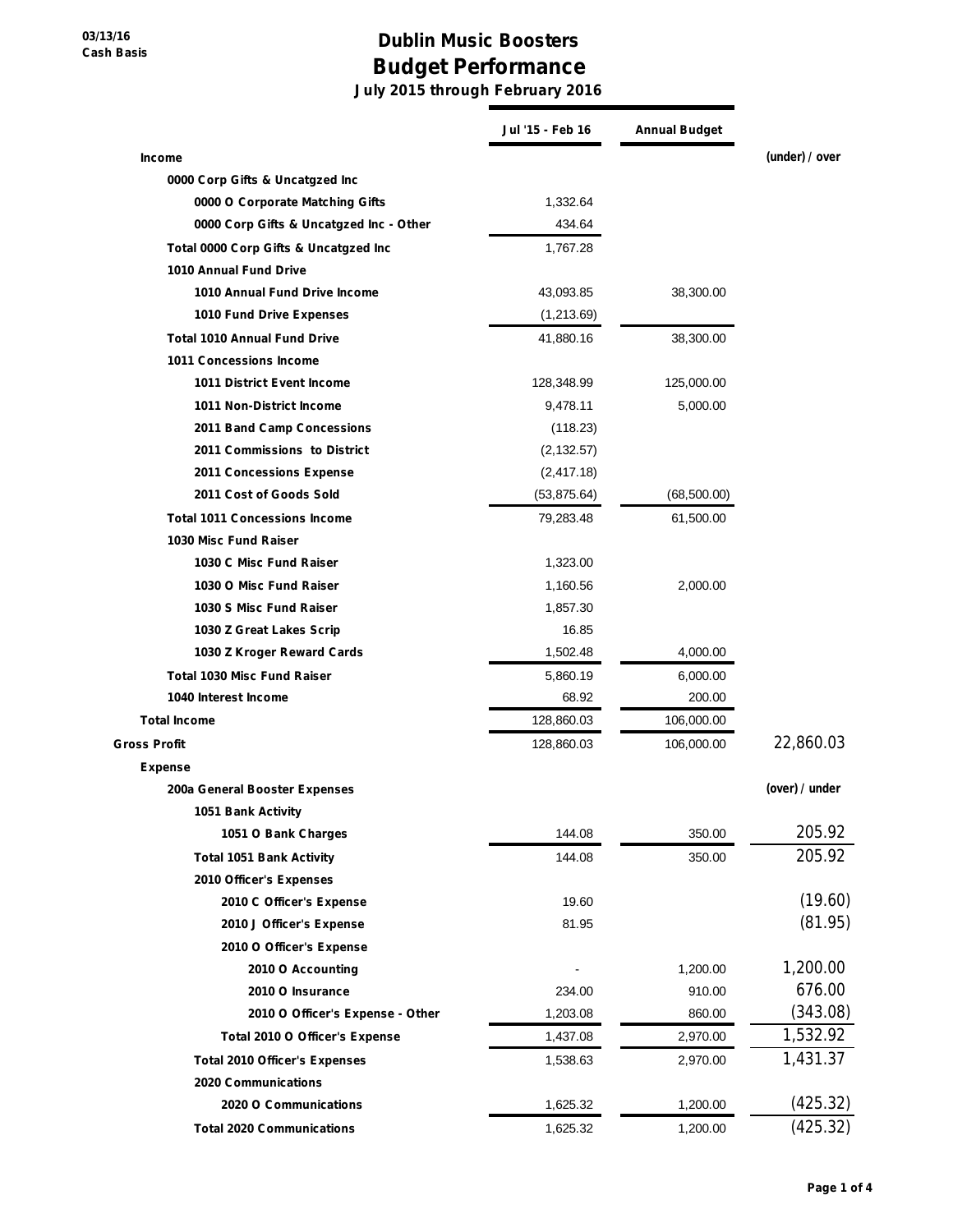## **Dublin Music Boosters Budget Performance**

**July 2015 through February 2016**

|                                            | Jul '15 - Feb 16 | <b>Annual Budget</b> |           |
|--------------------------------------------|------------------|----------------------|-----------|
| 2030 Memorial Scholarship                  |                  |                      |           |
| 2030 C Memorial Scholarship                |                  | 1,000.00             | 1,000.00  |
| 2030 J Memorial Scholarship                |                  | 1,000.00             | 1,000.00  |
| 2030 S Memorial Scholarship                |                  | 1,000.00             | 1,000.00  |
| <b>Total 2030 Memorial Scholarship</b>     |                  | 3,000.00             | 3,000.00  |
| <b>Total 200a General Booster Expenses</b> | 3,308.03         | 7,520.00             | 4,211.97  |
| 200b Choir, Orchestra & MS                 |                  |                      |           |
| 2041 Awards - Vocal HS                     |                  |                      |           |
| 2041 C Awards Vocal HS                     |                  | 500.00               | 500.00    |
| 2041 J Awards Vocal HS                     | 285.60           | 630.00               | 344.40    |
| 2041 S Awards Vocal HS                     |                  | 700.00               | 700.00    |
| Total 2041 Awards - Vocal HS               | 285.60           | 1,830.00             | 1,544.40  |
| 2050 Elementary Music                      |                  | 1,200.00             | 1,200.00  |
| 2060 Middle School Awards                  |                  | 720.00               | 720.00    |
| 2065 Middle School Honors Fest             |                  | 1,350.00             | 1,350.00  |
| 2070 Middle School Music                   | 131.00           | 6,000.00             | 5,869.00  |
| 2090 Clinics Choral                        |                  |                      |           |
| 2090 C Clinics Choral                      | 444.89           | 500.00               | 55.11     |
| 2090 J Clinics Choral                      | 330.00           | 600.00               | 270.00    |
| 2090 S Clinics Choral                      |                  | 361.00               | 361.00    |
| <b>Total 2090 Clinics Choral</b>           | 774.89           | 1,461.00             | 686.11    |
| 2094 Clinics Orchestra                     |                  |                      |           |
| 2094 C Clinics Orchestra                   |                  | 400.00               | 400.00    |
| 2094 J Clinics Orchestra                   |                  | 360.00               | 360.00    |
| 2094 S Clinics Orchestra                   | 156.86           | 289.00               | 132.14    |
| <b>Total 2094 Clinics Orchestra</b>        | 156.86           | 1,049.00             | 892.14    |
| 2100 Choral Accessories                    |                  |                      |           |
| 2100 C Choral Accessories                  | 500.00           | 500.00               |           |
| 2100 J Choral Accessories                  |                  | 720.00               | 720.00    |
| 2100 S Choral Accessories                  |                  | 577.00               | 577.00    |
| <b>Total 2100 Choral Accessories</b>       | 500.00           | 1,797.00             | 1,297.00  |
| 2101 Orchestra Accessories                 |                  |                      |           |
| 2101 C Orchestra Accessories               | 599.90           | 900.00               | 300.10    |
| 2101 J Orchestra Accessories               | 254.00           | 720.00               | 466.00    |
| 2101 S Orchestra Accessories               |                  | 577.00               | 577.00    |
| <b>Total 2101 Orchestra Accessories</b>    | 853.90           | 2,197.00             | 1,343.10  |
| Total 200b Choir, Orchestra & MS           | 2,702.25         | 17,604.00            | 14,901.75 |
| 200c HS Band Fixed Exp                     |                  |                      |           |
| 2031 Field Cmder Scholarships              |                  |                      |           |
| 2031 C Scholarships                        | 840.00           | 1,350.00             | 510.00    |
| 2031 J Scholarships                        |                  | 800.00               | 800.00    |
| 2031 S Scholarships                        |                  | 400.00               | 400.00    |
| <b>Total 2031 Field Cmder Scholarships</b> | 840.00           | 2,550.00             | 1,710.00  |
| 2110 Transportation Maintenance            |                  |                      |           |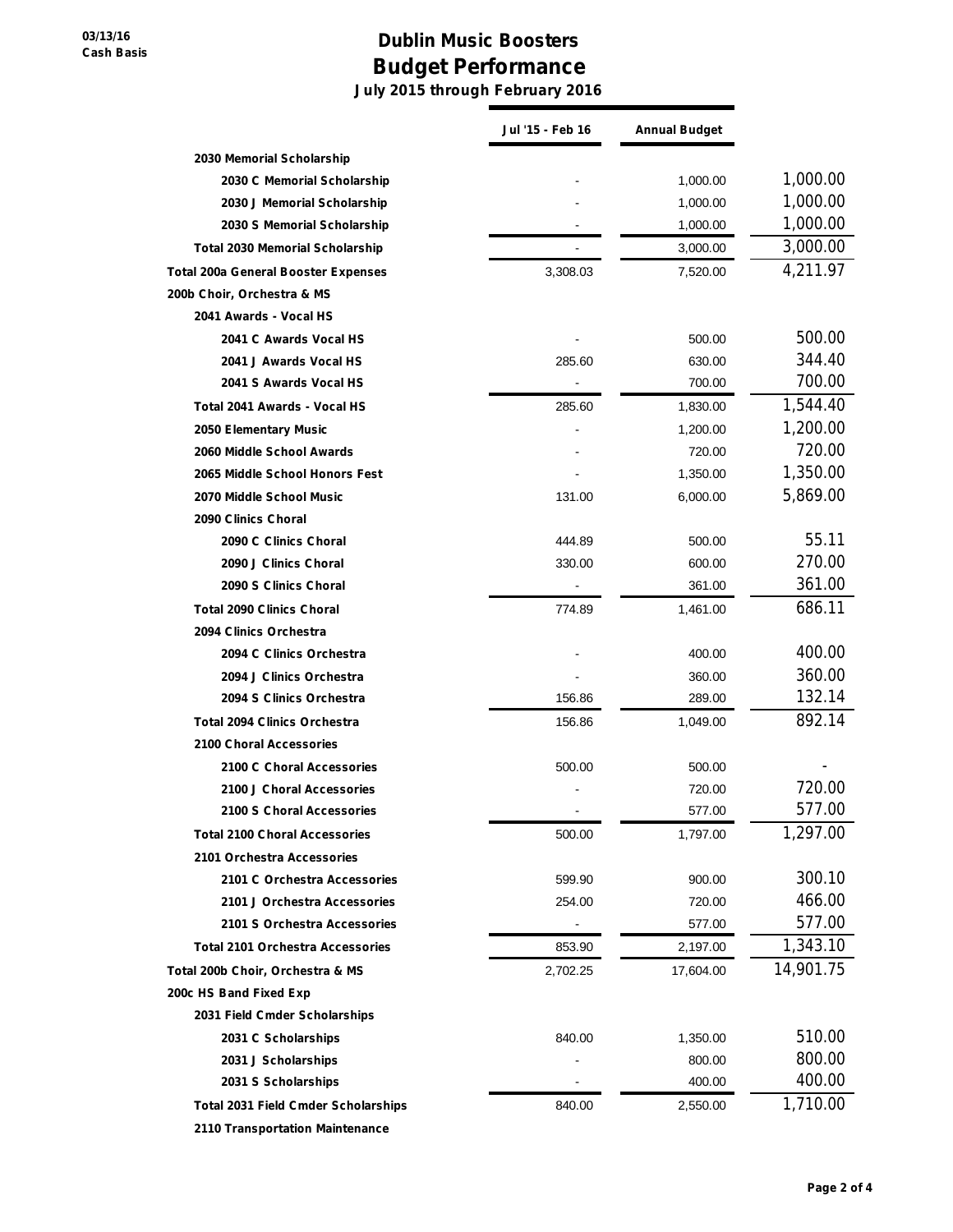## **Dublin Music Boosters Budget Performance July 2015 through February 2016**

|                                              | Jul '15 - Feb 16 | <b>Annual Budget</b> |             |
|----------------------------------------------|------------------|----------------------|-------------|
| 2110 C Transportation Maint                  | 23.40            | 200.00               | 176.60      |
| 2110 J Transportation Maint                  |                  | 200.00               | 200.00      |
| 2110 S Transportation Maint                  |                  | 160.00               | 160.00      |
| <b>Total 2110 Transportation Maintenance</b> | 23.40            | 560.00               | 536.60      |
| 2120 MarchingBand Show Design                |                  |                      |             |
| 2120 C Marching BandShow Design              | 11,000.00        | 11,250.00            | 250.00      |
| 2120 J Marching BandShow Design              | 6,300.00         | 6,300.00             |             |
| 2120 S Marching BandShow Design              | 7,444.00         | 7,000.00             | (444.00)    |
| <b>Total 2120 MarchingBand Show Design</b>   | 24,744.00        | 24,550.00            | (194.00)    |
| Total 200c HS Band Fixed Exp                 | 25,607.40        | 27,660.00            | 2,052.60    |
| 200d Band Variable Expenses                  |                  |                      |             |
| 2040 Awards - Instrumental HS                |                  |                      |             |
| 2040 C Awards Instrumental HS                | 3,072.25         | 600.00               | (2,472.25)  |
| 2040 J Awards Instrumental HS                | 1,800.70         | 1,500.00             | (300.70)    |
| 2040 S Awards Instrumental HS                | 680.50           | 1,500.00             | 819.50      |
| Total 2040 Awards - Instrumental HS          | 5,553.45         | 3,600.00             | (1,953.45)  |
| 2080 Repair / Replacement                    |                  |                      |             |
| 2080 C Repair/Replacement                    | 1,006.63         | 4,000.00             | 2,993.37    |
| 2080 J Repair/Replacement                    | 549.50           | 3,000.00             | 2,450.50    |
| 2080 S Repair/Replacement                    | 819.28           | 2,000.00             | 1,180.72    |
| Total 2080 Repair / Replacement              | 2,375.41         | 9,000.00             | 6,624.59    |
| 2081 Percussion                              |                  |                      |             |
| 2081 C Percussion                            | 2,354.42         | 3,000.00             | 645.58      |
| 2081 J Percussion                            | 1,992.37         | 3,000.00             | 1,007.63    |
| 2081 S Percussion                            | 1,703.82         | 1,500.00             | (203.82)    |
| <b>Total 2081 Percussion</b>                 | 6,050.61         | 7,500.00             | 1,449.39    |
| 2091 Clinics Marching Band                   |                  |                      |             |
| 2091 C Clinics Marching Band                 | 3,025.00         | 2,748.00             | (277.00)    |
| 2091 S Clinics Marching Band                 | 3,000.00         | 1,000.00             | (2,000.00)  |
| <b>Total 2091 Clinics Marching Band</b>      | 6,025.00         | 3,748.00             | (2, 277.00) |
| 2092 Clinics Flag Corps                      |                  |                      |             |
| 2092 C Clinics Flag Corps                    | 2,850.00         | 1,500.00             | (1,350.00)  |
| 2092 S Clinics Flag Corps                    |                  | 1,000.00             | 1,000.00    |
| <b>Total 2092 Clinics Flag Corps</b>         | 2,850.00         | 2,500.00             | (350.00)    |
| 2093 Clinics Concert Band                    |                  |                      |             |
| 2093 C Cinics Concert Band                   | 250.00           | 500.00               | 250.00      |
| 2093 J Clnics Concert Band                   | 700.00           | 500.00               | (200.00)    |
| 2093 S Cinics Concert Band                   | 550.00           |                      | (550.00)    |
| <b>Total 2093 Clinics Concert Band</b>       | 1,500.00         | 1,000.00             | (500.00)    |
| 2095 Clinics Jazz                            |                  |                      |             |
| 2095 C Clinics Jazz                          |                  | 400.00               | 400.00      |
| <b>Total 2095 Clinics Jazz</b>               |                  | 400.00               | 400.00      |
| 2102 Color Guard Accessories                 |                  |                      |             |
| 2102 C Color Guard Accessories               | 6,681.02         | 3,500.00             | (3, 181.02) |
|                                              |                  |                      |             |